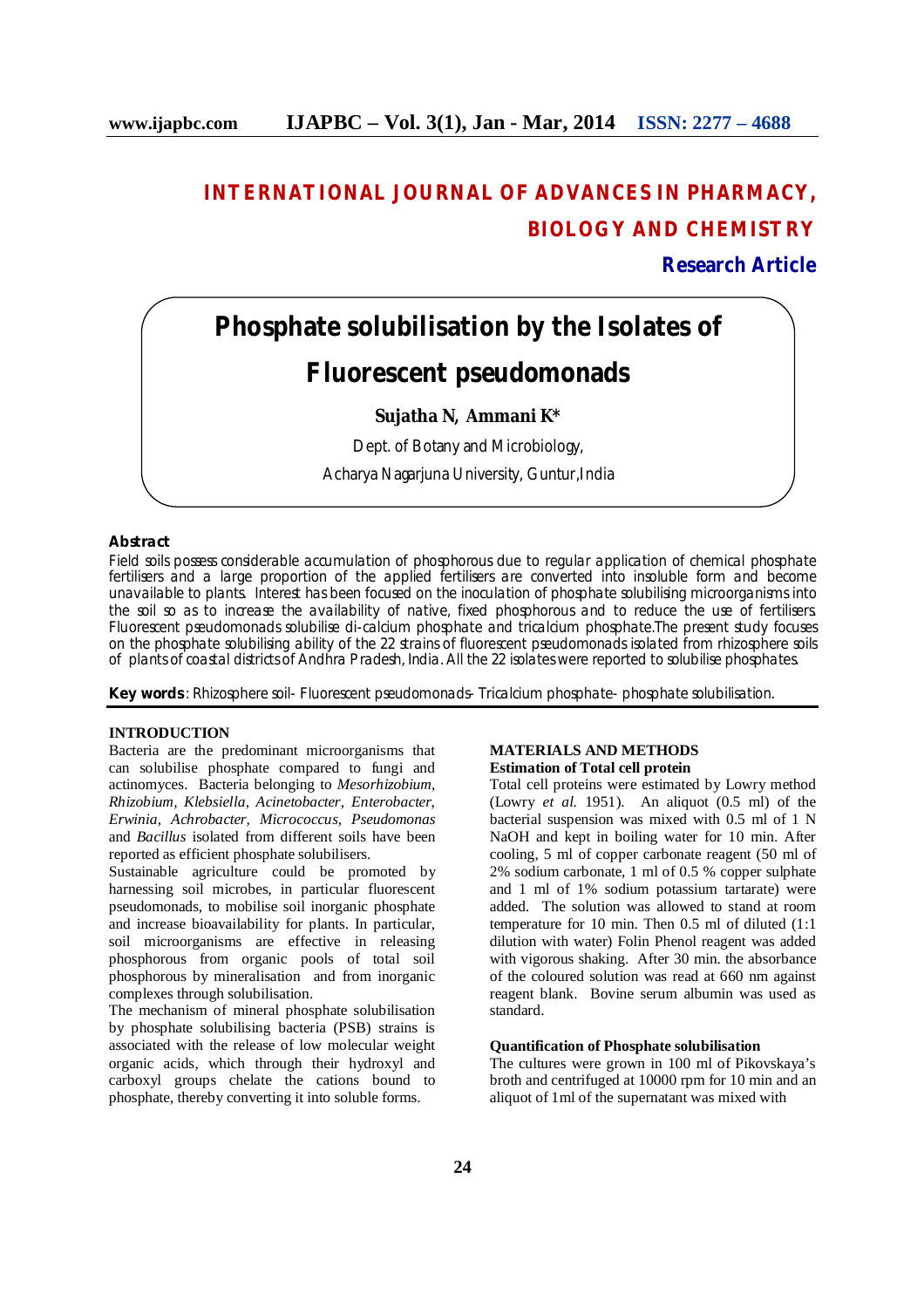10 ml of chloromolybdate solution. Then 0.25 ml of chlorostannous acid was added and made up to 50 ml with distilled water. The resulting blue coloured solution was read at 600 nm against a reagent blank.

#### **Composition of Pikovskaya's medium**

|                | 10.0 g      |
|----------------|-------------|
|                | $10.00$ ml  |
|                | $10.00$ ml  |
| $\blacksquare$ | 5.0g        |
|                | $-1000$ ml  |
|                | 7.00        |
|                | $-18.00$ gm |
|                |             |

#### **Preparation of Chlorostannous acid**

An amount of  $2.5$  g of  $SnCl<sub>2</sub>.2H<sub>2</sub>O$  was dissolved in 10 ml of conc. HCl and made upto 100 ml with distilled water. This solution was prepared fresh for each set of experiment.

#### **Preparation of Chloromolybdic solution**

To 15 g of Ammonium molybdate in 400 ml of warm distilled water, 342 ml of conc. HCl was added and cooled. Then the volume was made to 1000 ml with distilled water.

#### **RESULTS AND DISCUSSION**

#### **Solubilisation of inorganic phosphorus by the isolates of fluorescent** *Pseudomonas*

All the 22 isolates were able to solubilise the inorganic phosphorus, which were identified by the formation of haloes on Pikovskaya agar medium. The amount of phosphorous relesased from tricalcium phosphate ranged from 315.46 μg of Pi/mg protein to 50.14 μg of Pi/mg protein (Table 1). Among the 22 isolates, *P. fluorescens* Os25 showed highest level of phosphate solubilisation (315.46 μg of Pi/mg protein, Plate 1). This was followed by the isolate *P. fluorescens* Ae1, which produced 260.16 μg of Pi/mg protein. However, *P. aeruginosa* So17 exhibited the least phosphate solubilisation property (50.14 μg of Pi/mg protein). The data is depicted in Fig.1.

The average phosphate solubilisation by the isolates was 159.72 μg of Pi/mg protein.

These findings are similar to the results observed by Nautiyal *et al*. (2000). They found that the phosphate solubilisation exhibited by the four most efficient fluorescent pesudomonads isolates from the alkaline soils of tropical India, NBRI2601, NBRI3246, NBRI0603 and NBRI4003 were, 450, 290, 250, and

200 μg/mL respectively. Megha *et al*. (2007) reported that the amount of Pi released from tricalcium phosphate by the 52 strains isolated from the forest soils of Western ghats in Pikovskaya's broth at 15 DAI ranged from 1.78 to 15.44 per cent.

In the present study the concentration of phosphorous released into the media varied from strain to strain which could be a consequence of phosphorous precipitation of organic metabolites as reported earlier by Babenko *et al*. (1984). An alternative explanation could be the difference in the rate of phosphorous release and uptake. Phosphorous release is a complex phenomenon and depends on many factors such as nutritional, physiological and growth conditions of the culture (Reyes *et al*. 1999).

During mineral phosphate solubilisation, decrease of pH in the culture medium was observed. A significant decline in the pH of the culture medium by phosphate solubilisers *P. aeruginosa*, *P. plecoglossicida*, *P. mosselii* was observed during mineral phosphate solubilisation due to the microbial production of organic acids was reported earlier by Illmer and Schinner (1995). In their study on phosphate solubilisation, Suresh *et al*. (2010) reported that due to the microbial production of organic acids by fluorescent pseudomonads, the pH decreased from 5.9 to 4.9.

Phosphate assimilation from organic compounds by microorganisms takes place through the enzyme phosphatase and the phosphorous which is released as a by product, provides the cell with essential nutrients for plant growth and development (Goldstein, 1994). Prasanna *et al*. (2011) suggested that the efficiency of isolated phosphate solubilising strain can be determined by measuring the phosphatase activity on the phosphorous substrate.

Solubilisation of inorganic phosphorus by the isolates revealed that *P. fluorescens* Os25 showed maximum in phosphate solubilisation. Solubilisation of minerals such as phosphorus is one of the mechanisms involved in direct enhancement of growth by plant growth promoting rhizobacteria. Thakuria *et al*. (2004) reported that a better phosphate solubilising isolate of PGPR induced better rice yield. Phosphate solubilising *P. fluorescens* Pf-110 and Pf-173 were found to promote plant growth in pea, than others (Negi *et al*. 2005).

In agreement with these reports, the phosphate solubilising property of fluorescent *Pseudomonas* of this study is one among the several mechanisms to stimulate plant growth.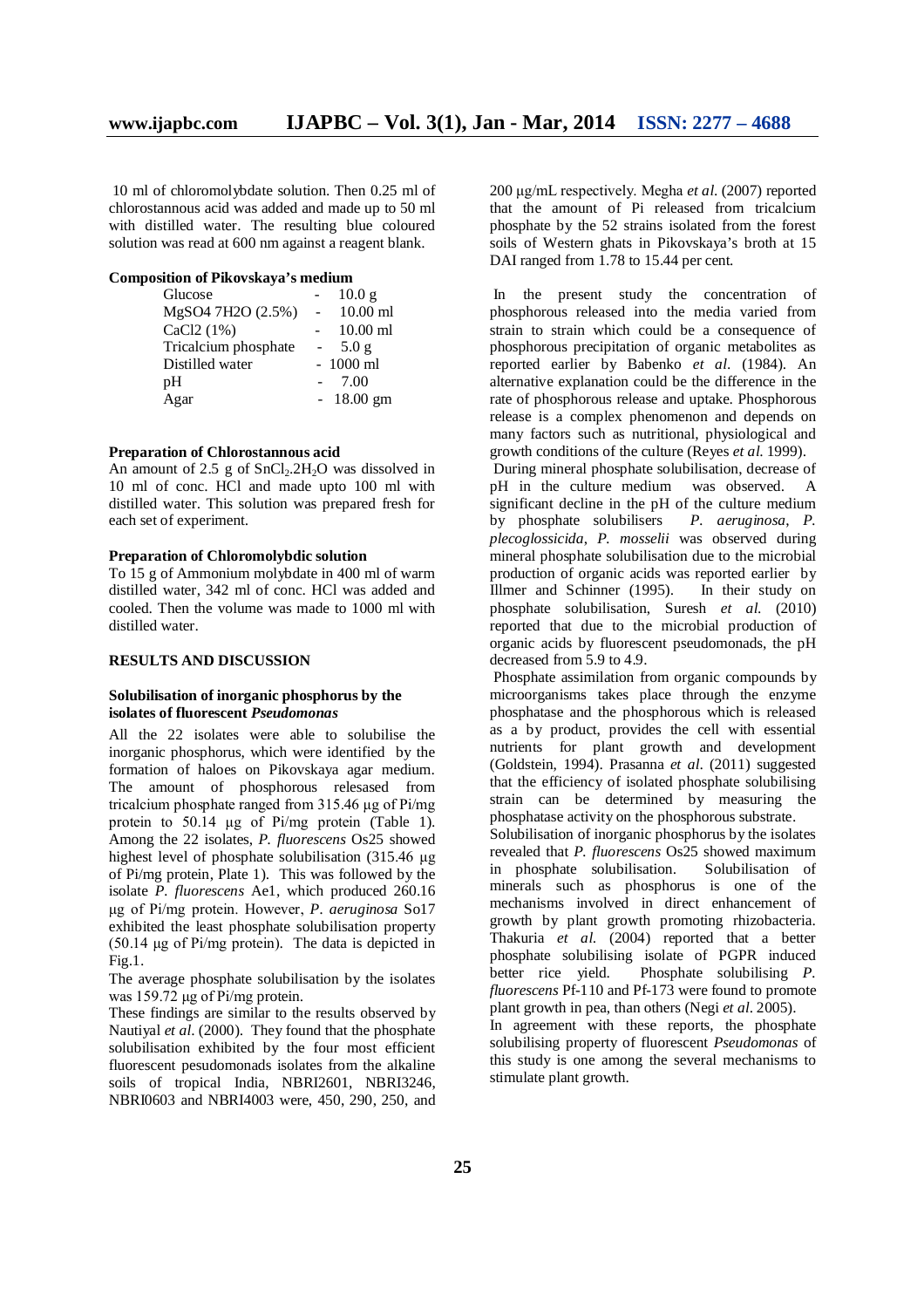

**Plate 1 : Solubilisation of Tricalcium phosphate by the isolate** *P.fluorescens* **Os25**

| <b>Isolates</b> | $\mu$ g P / mg protein |
|-----------------|------------------------|
| So <sub>5</sub> | 195.16                 |
| So10            | 120.16                 |
| So11            | 65.46                  |
| So15            | 69.14                  |
| So17            | 50.14                  |
| So27            | 100.15                 |
| Os6             | 115.16                 |
| Os8             | 120.16                 |
| Os9             | 130.17                 |
| Os25            | 315.46                 |
| Os32            | 75.15                  |
| Os34            | 130.45                 |
| An6             | 210.16                 |
| An7             | 200.16                 |
| An $36$         | 230.16                 |
| An $41$         | 240.45                 |
| An56            | 230.16                 |
| An $71$         | 240.17                 |
| Ae1             | 260.16                 |
| Ae16            | 220.25                 |
| Ae20            | 195.45                 |
| Ae25            | 210.49                 |

**Table 1 : Solubilisation of Tricalcium phosphate by the isolates of fluorescent pseudomonads**